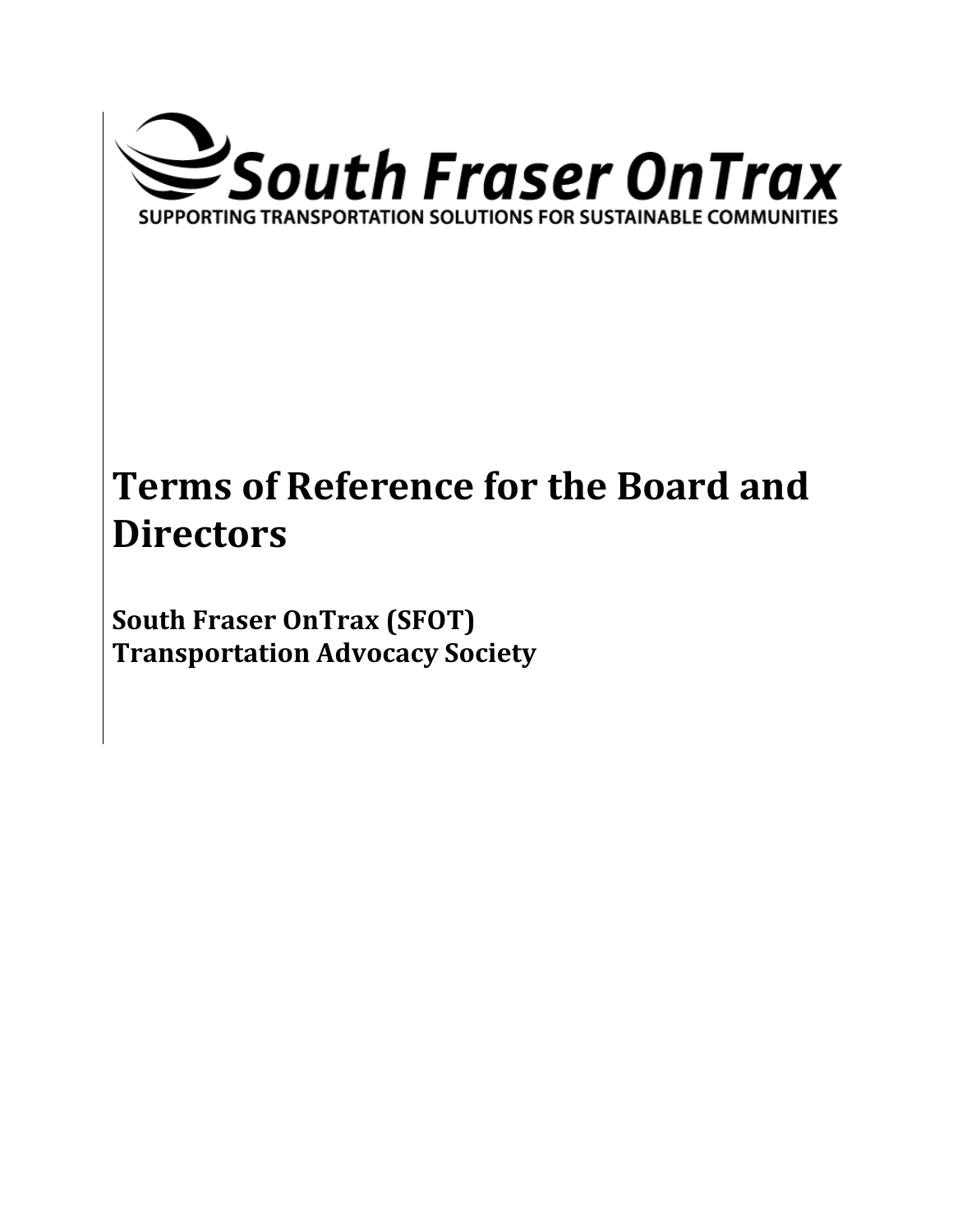# **Terms of Reference for the Board and Directors for South Fraser OnTrax (SFOT) Transportation Advocacy Society**

## *Introduction*

South Fraser OnTrax (SFOT) Transportation Advocacy Society (herein "SFOT") is incorporated under the British Columbia Society Act as a not-for-profit corporation. This document outlines the governance, purpose, duties, responsibilities, and procedures. This document is a companion to the *SFOT Code of Ethics*.

## *Purpose and Governance*

The purpose of SFOT is:

- (a) To provide sustainable transportation research, data and information to help federal, provincial, civic, and business leaders make informed decisions.
- (b) To provide educational opportunities to the general public on sustainable communities and transportation planning and development.
- (c) To listen to the sustainable transportation concerns and needs of Metro Vancouver and Fraser Valley Region District residents, and advocate those concerns and needs on their behalf.
- (d) To support the objectives of Metro Vancouver in developing an ongoing Livable Region Strategic Plan.
- (e) To support sustainable and cost-effective transportation to promote sustainable communities – such as light rail transit (LRT), trams, and streetcars, that will attract people looking for efficient alternatives to roads and traffic congestion.
- (f) To research, communicate, or otherwise write about and advocate for sustainable community development and related sustainable transportation alternatives.

The *Society Act of British Columbia* governs SFOT and its board of directors. The bylaws of the society are those set out in Schedule B of the *Society Act*.

The board is responsible for setting the mission and strategic direction of the organization as well as overseeing finances, operations, and policies of the organization.

## *The Code of Ethics for SFOT*

SFOT, including its board, must abide by our *Statement of Values and Code of Ethics*.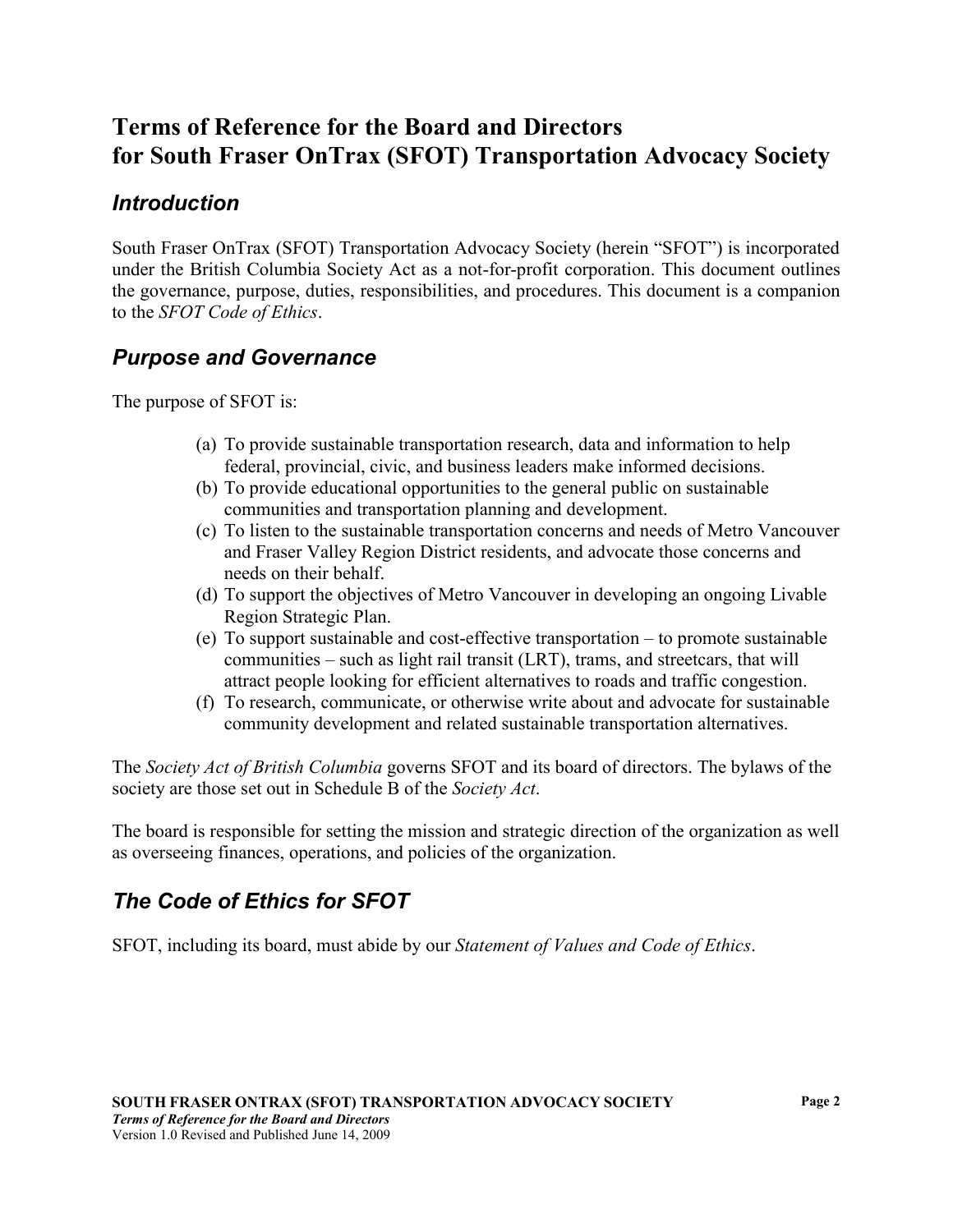### *Duties of the Board*

The overall duty of the board is to ensure that the society operates according to its purpose, the SFOT Code of Ethics, and the *Society Act of British Columbia.* Specific board responsibilities include, but are not limited to:

- Hiring, firing, and regular review of the duties, performance, and salary of any hired executive director or staff member;
- Appointing and recommending new directors;
- Approving the annual operating and capital budgets;
- Reviewing the purpose and programs of SFOT;
- Establishing the authority and duties of directors and the governing body;
- Delegating certain tasks, including spending authorization and day-to-day operations of the society, to an executive director, staff member or, in the absence of an executive, no less than two directors.

#### *Duties of a Director*

The overall duty of a director is to ensure the board operates within its purpose, the SFOT Code of Ethics, and the *Society Act of British Columbia*. Furthermore, broadly speaking, a director of the SFOT board has three fundamental obligations to perform.

#### **I. Honesty and Good Faith**

Both common law and the *Society Act* require a director to act honestly and in good faith with a view towards the best interests of SFOT. The key elements of this standard of behavior are as follows:

- i) A director must act in the best interest of SFOT and not for his or her self-interest. This also means a director should not be acting in the best interest of some other special interest group or constituency or in his/her own self-interest.
- ii) A director cannot take advantage personally of opportunities that come before him/her in the course of performing his/her societal duties.
- iii) A director must disclose to the board any personal interests which he/she hold that may conflict with the interest of SFOT.

#### **II. Skillful Management**

Both common law and the *Society Act* expect that a director will exercise the degree of care, diligence and skill that a reasonably prudent person would exercise in similar circumstances. This means that a director must be proactive in the performance of his or her duties by: attending meetings, participating in a meaningful way, and being vigilant to ensure SFOT is being properly managed and is complying with all laws.